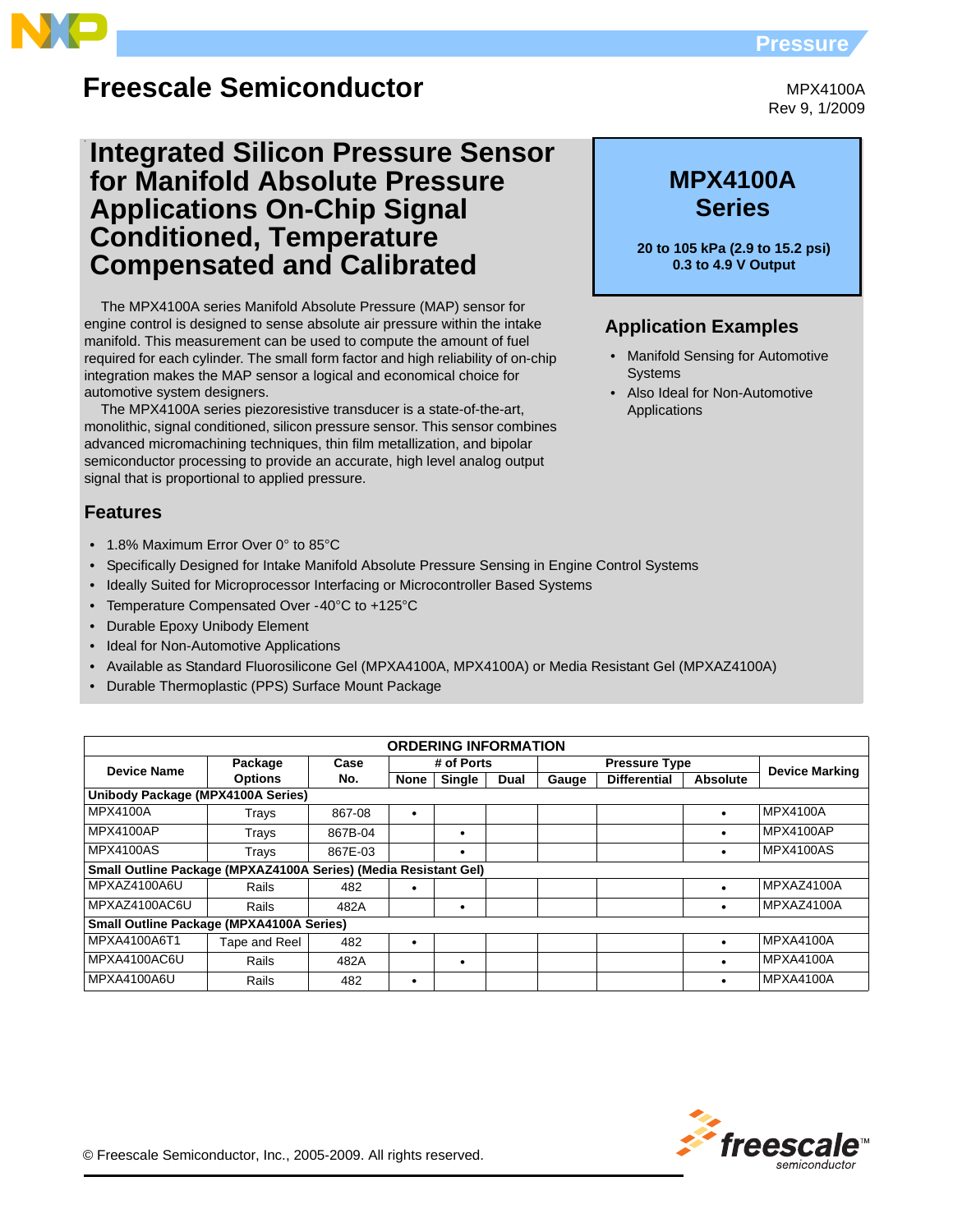

### **UNIBODY PACKAGES**



**MPX4100AP CASE 867B-04**



**MPX4100AS CASE 867E-03**



**MPX4100A CASE 867-08**

### **SMALL OUTLINE PACKAGES**



**MPXAZ4100AC6U MPXA4100AC6U CASE 482A-01**



**MPXAZ4100A6U MPXA4100A6U/T1 CASE 482-01**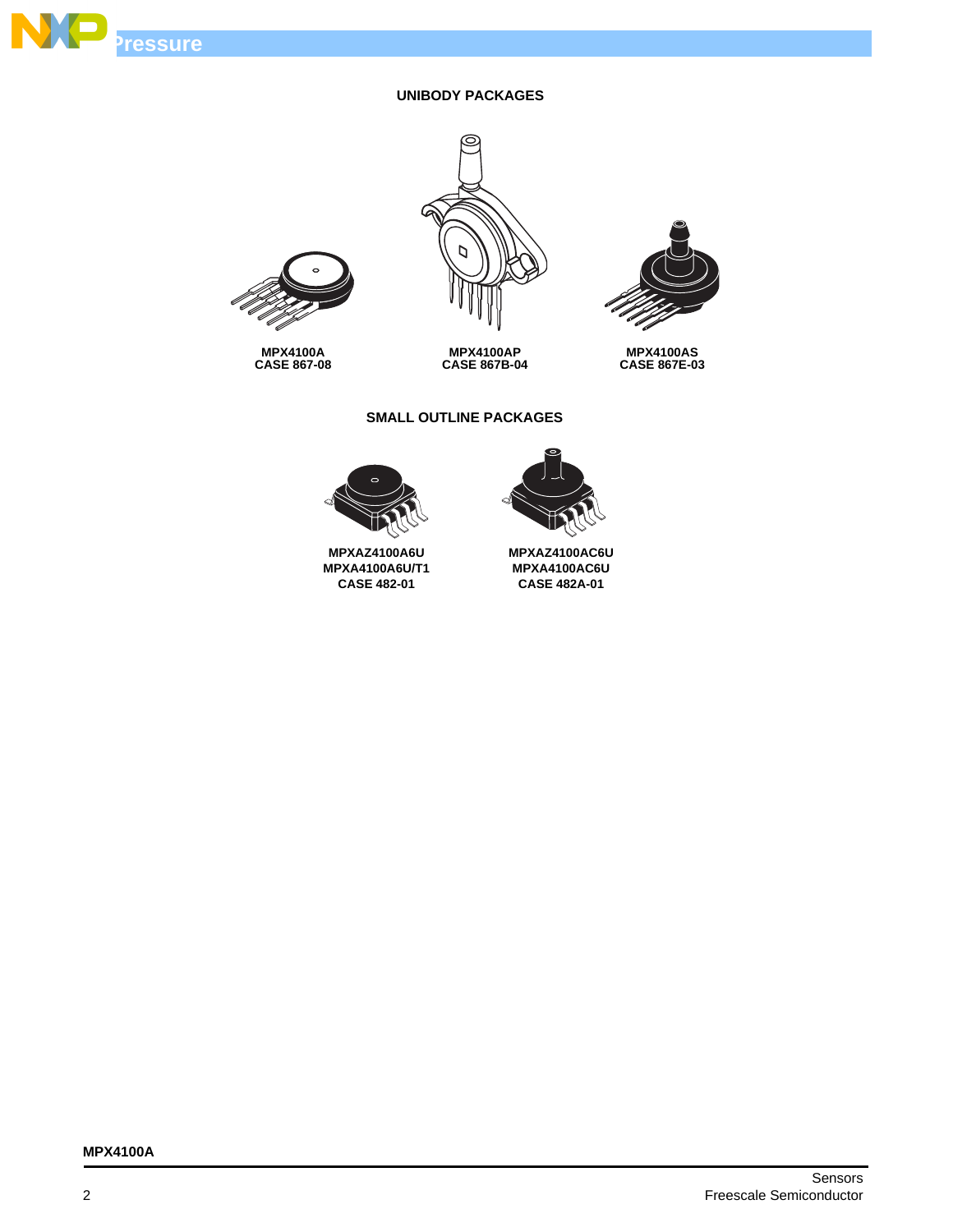## **Operating Characteristics**

**Table 1. Operating Characteristics** ( $V_S = 5.1$  Vdc,  $T_A = 25^{\circ}$ C unless otherwise noted, P1 > P2. Decoupling circuit shown in Figure 3 required to meet electrical specifications.)

| Characteristic                                                |                       | Symbol                 | <b>Min</b> | <b>Typ</b> | <b>Max</b> | <b>Unit</b>       |
|---------------------------------------------------------------|-----------------------|------------------------|------------|------------|------------|-------------------|
| Pressure Range <sup>(1)</sup>                                 |                       | $P_{OP}$               | 20         |            | 105        | kPa               |
| Supply Voltage <sup>(2)</sup>                                 |                       | $V_S$                  | 4.85       | 5.1        | 5.35       | Vdc               |
| <b>Supply Current</b>                                         |                       | l <sub>o</sub>         |            | 7.0        | 10         | mAdc              |
| Minimum Pressure Offset<br>@ $V_S = 5.1$ Volts <sup>(3)</sup> | (0 to $85^{\circ}$ C) | $V_{\text{off}}$       | 0.225      | 0.306      | 0.388      | Vdc               |
| Full Scale Output<br>@ $V_S = 5.1$ Volts <sup>(4)</sup>       | (0 to $85^{\circ}$ C) | V <sub>FSO</sub>       | 4.816      | 4.897      | 4.978      | Vdc               |
| Full Scale Span<br>@ $V_S = 5.1$ Volts <sup>(5)</sup>         | (0 to $85^{\circ}$ C) | <b>V<sub>FSS</sub></b> |            | 4.59       |            | Vdc               |
| Accuracy <sup>(6)</sup>                                       | $(0 to 85^{\circ}C)$  |                        |            |            | ±1.8       | %V <sub>FSS</sub> |
| Sensitivity                                                   |                       | V/P                    |            | 54         |            | mV/kPa            |
| Response Time <sup>(7)</sup>                                  |                       | $t_{\mathsf{R}}$       |            | 1.0        |            | ms                |
| Output Source Current at Full Scale Output                    |                       | $I_{0+}$               |            | 0.1        |            | mAdc              |
| Warm-Up Time <sup>(8)</sup>                                   |                       |                        |            | 20         |            | ms                |
| Offset Stability <sup>(9)</sup>                               |                       |                        |            | ±0.5       |            | %V <sub>FSS</sub> |

1. 1.0 kPa (kiloPascal) equals 0.145 psi.

2. Device is ratiometric within this specified excitation range.

3. Offset  $(V_{off})$  is defined as the output voltage at the minimum rated pressure.

- 4. Full Scale Output ( $V<sub>FSO</sub>$ ) is defined as the output voltage at the maximum or full rated pressure.
- 5. Full Scale Span ( $V<sub>FSS</sub>$ ) is defined as the algebraic difference between the output voltage at full rated pressure and the output voltage at the minimum rated pressure.

6. Accuracy (error budget) consists of the following:

| Linearity:              | Output deviation from a straight line relationship with pressure over the specified pressure range.                                                                                                                      |
|-------------------------|--------------------------------------------------------------------------------------------------------------------------------------------------------------------------------------------------------------------------|
| Temperature Hysteresis: | Output deviation at any temperature within the operating temperature range, after the temperature is cycled to<br>and from the minimum or maximum operating temperature points, with zero differential pressure applied. |
| Pressure Hysteresis:    | Output deviation at any pressure within the specified range, when this pressure is cycled to and from the<br>minimum or maximum rated pressure, at 25°C.                                                                 |
| TcSpan:                 | Output deviation over the temperature range of 0 to $85^{\circ}$ C, relative to $25^{\circ}$ C.                                                                                                                          |
| TcOffset:               | Output deviation with minimum rated pressure applied, over the temperature range of 0 to 85°C, relative to 25°C.                                                                                                         |
| Variation from Nominal: | The variation from nominal values, for Offset or Full Scale Span, as a percent of $V_{\text{ESS}}$ , at 25°C.                                                                                                            |

- 7. Response Time is defined as the time for the incremental change in the output to go from 10% to 90% of its final value when subjected to a specified step change in pressure.
- 8. Warm-up Time is defined as the time required for the product to meet the specified output voltage after the Pressure has been stabilized.
- 9. Offset Stability is the product's output deviation when subjected to 1000 hours of Pulsed Pressure, Temperature Cycling with Bias Test.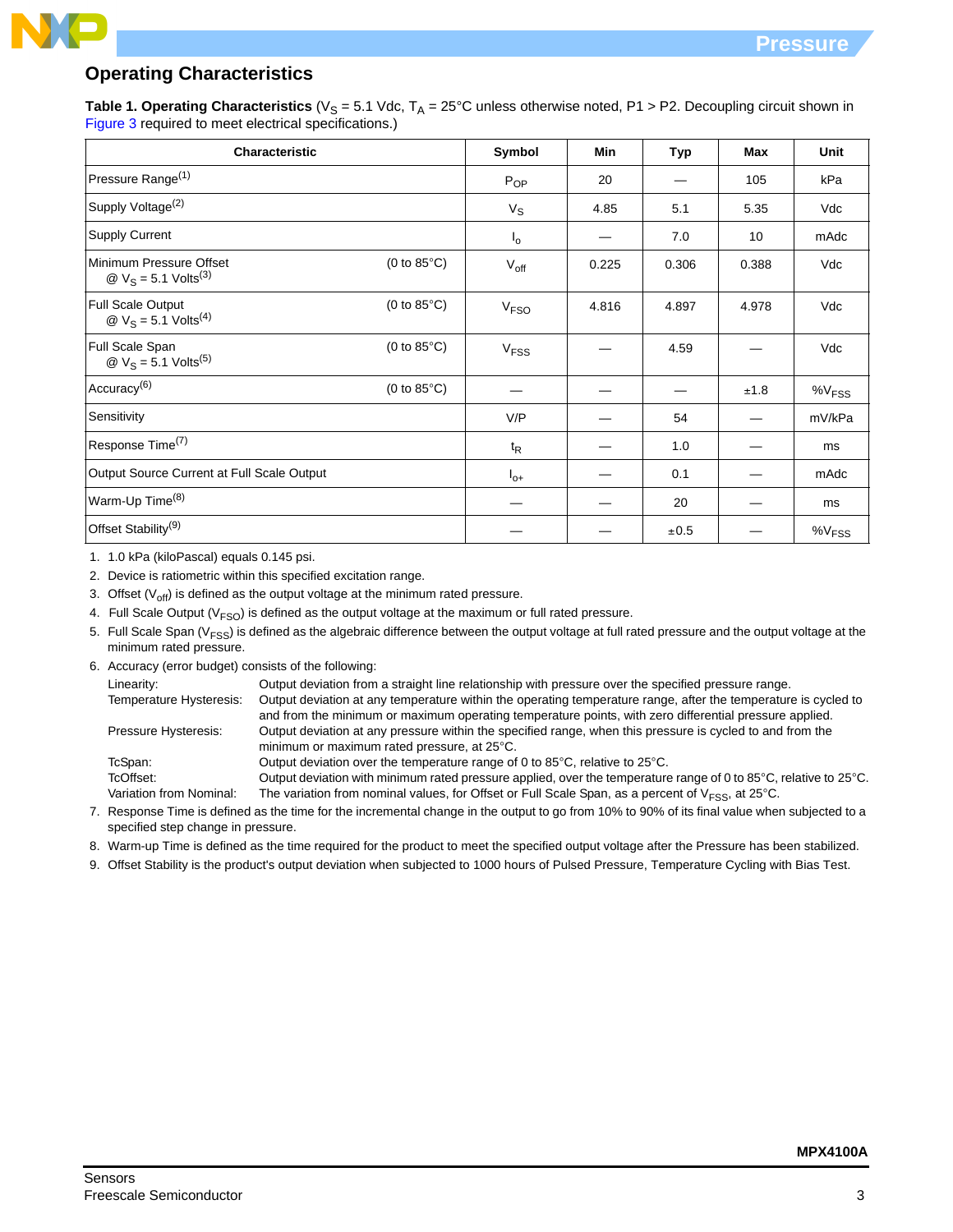

## **Maximum Ratings**

### **Table 2. MAXIMUM RATINGS(1)**

| Rating                       | Symbol           | Value           | Unit    |
|------------------------------|------------------|-----------------|---------|
| Maximum Pressure (P1 > P2)   | $P_{MAX}$        | 400             | kPa     |
| Storage Temperature          | <sup>I</sup> sta | $-40$ to $+125$ | $\circ$ |
| <b>Operating Temperature</b> |                  | $-40$ to $+125$ | $\circ$ |

1. Exposure beyond the specified limits may cause permanent damage or degradation to the device.

[Figure 1](#page-3-0) shows a block diagram of the internal circuitry integrated on a pressure sensor chip.



<span id="page-3-0"></span>**Figure 1. Fully Integrated Pressure Sensor Schematic for Unibody Package and Small Outline Package**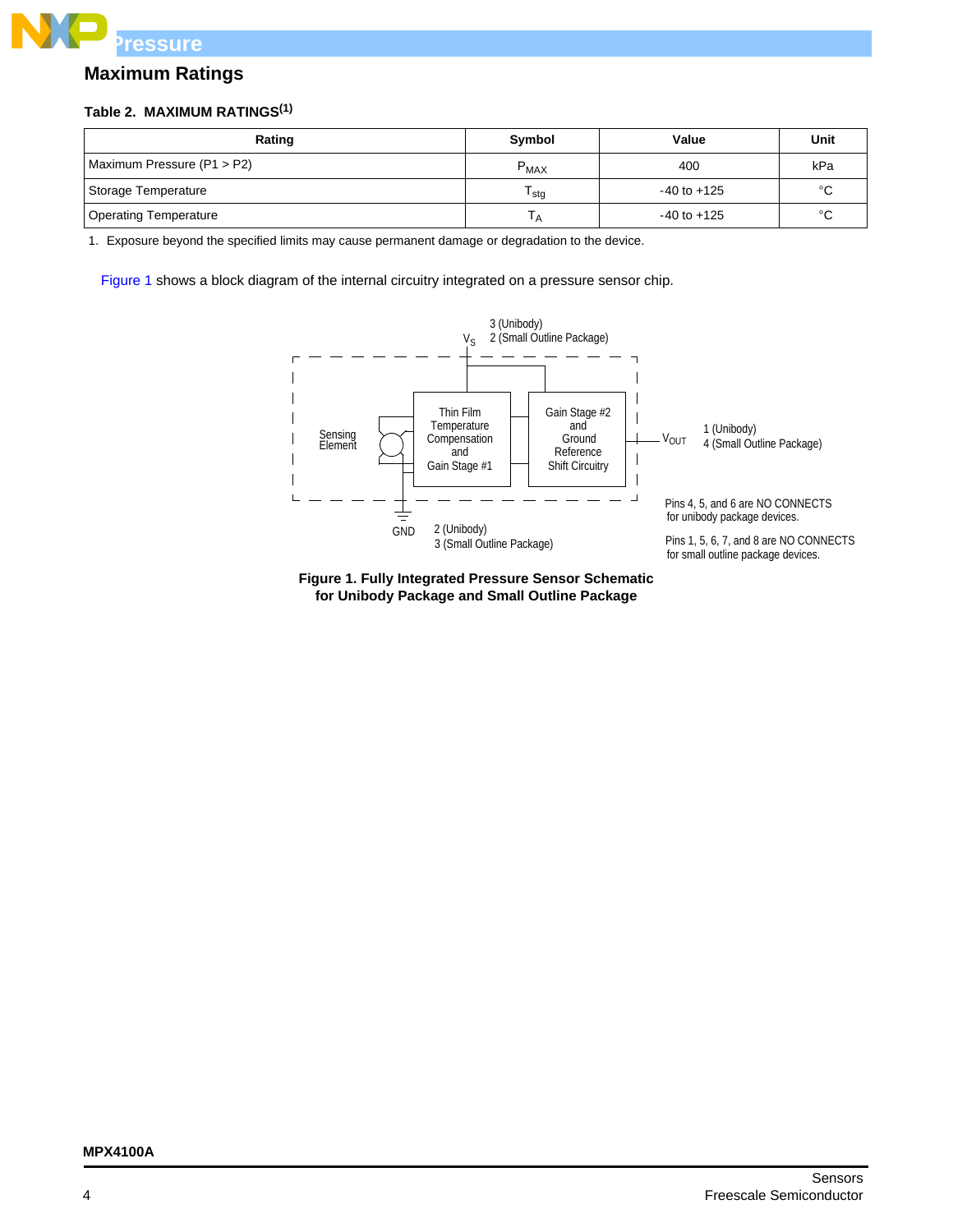## **On-chip Temperature Compensation and Calibration**

Figure 2 illustrates an absolute sensing chip in the basic chip carrier (Case 867). A fluorosilicone gel isolates the die surface and wire bonds from the environment, while allowing the pressure signal to be transmitted to the sensor diaphragm. The MPX4100A series pressure sensor operating characteristics, and internal reliability and qualification tests are based on use of dry air as the pressure media. Media, other than dry air, may have adverse effects on sensor performance and long-term reliability. Contact the factory for information regarding media compatibility in your application.

Figure 3 shows the recommended decoupling circuit for interfacing the output of the integrated sensor to the A/D input of a microprocessor or microcontroller. Proper decoupling of the power supply is recommended.

Figure 4 shows the sensor output signal relative to pressure input. Typical, minimum, and maximum output curves are shown for operation over a temperature range of 0° to 85°C using the decoupling circuit shown in Figure 3. (The output will saturate outside of the specified pressure range.)



**Figure 2. Cross-Sectional Diagram (not to scale)**



**Figure 3. Recommended Power Supply Decoupling and Output Filtering** (For output filtering recommendations, refer to Application Note AN1646.)



**Figure 4. Output versus Absolute Pressure**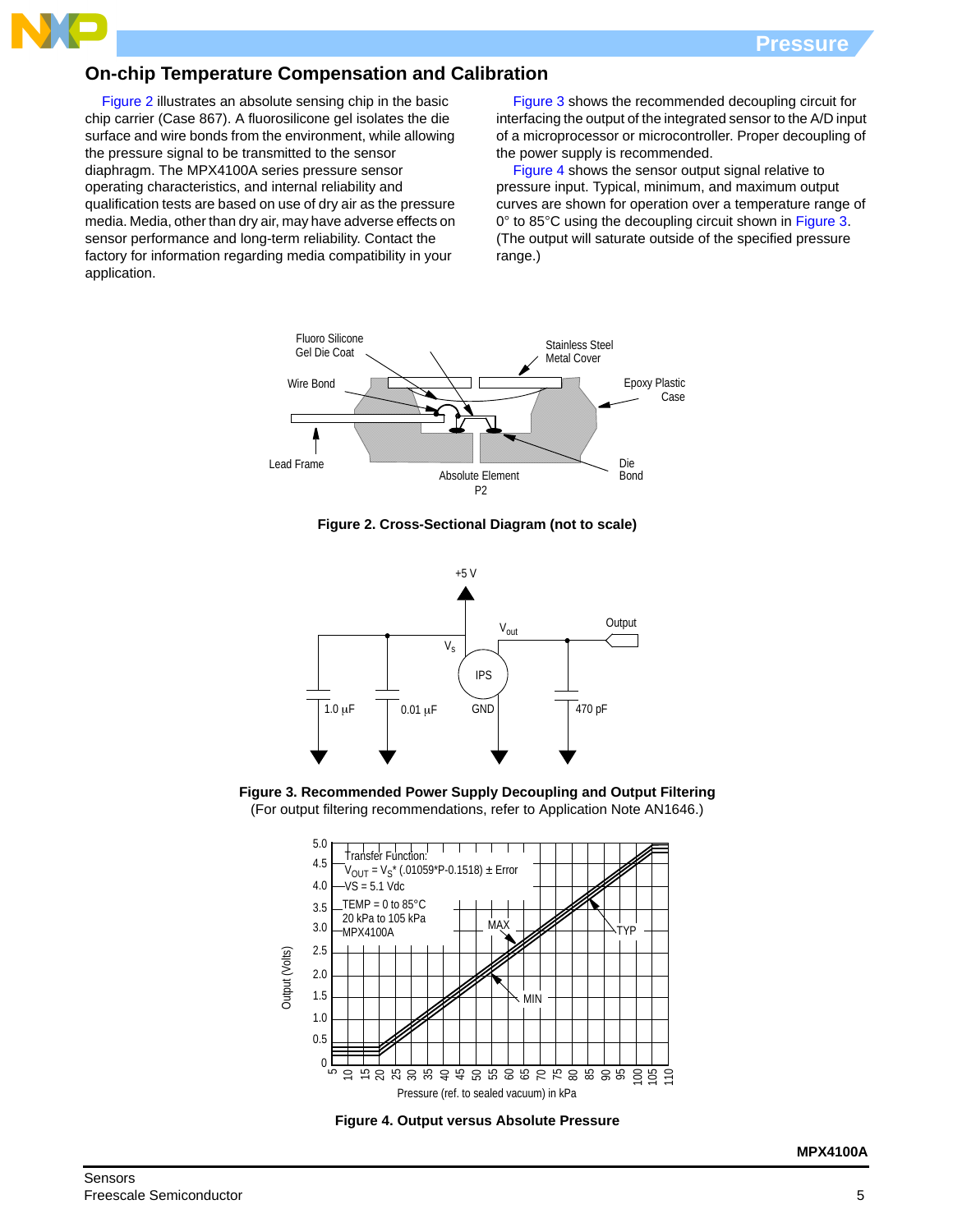

### **Transfer Function (MPX4100A)**

```
Nominal Transfer Value: V_{\text{out}} = V_S (P \times 0.01059 - 0.1518)\pm (Pressure Error x Temp. Factor x 0.01059 x V<sub>S</sub>)
                         V_S = 5.1 V \pm 0.25 Vdc
```


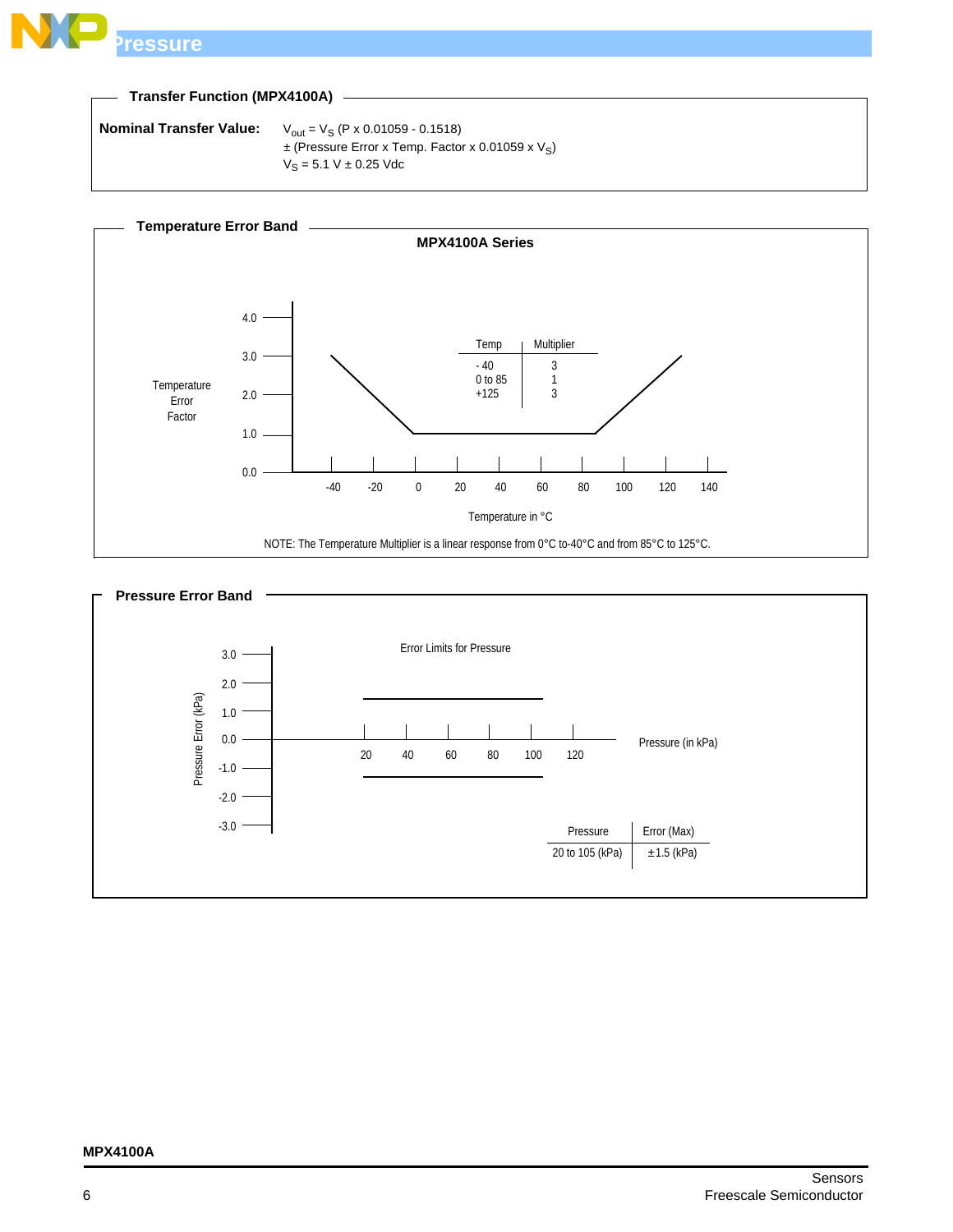

### **PRESSURE (P1)/VACUUM (P2) SIDE IDENTIFICATION TABLE**

 The two sides of the pressure sensor are designated as the Pressure (P1) side and the Vacuum (P2) side. The Pressure (P1) side is the side containing fluorosilicone gel, which protects the die from harsh media. The MPX pressure sensor is designed to operate with positive differential pressure applied, P1 > P2.

The Pressure (P1) side may be identified by using the following table:

| <b>Part Number</b>           | <b>Case Type</b> | Pressure (P1) Side Identifier |
|------------------------------|------------------|-------------------------------|
| MPX4100A                     | 867              | <b>Stainless Steel Cap</b>    |
| MPX4100AP                    | 867B             | Side with Part Marking        |
| <b>MPX4100AS</b>             | 867E             | Side with Port Attached       |
| MPXAZ4100A6U, MPXA4100A6U/TI | 482              | Side with Part Marking        |
| MPXAZ4100AC6U, MPXA4100AC6U  | 482A             | Side with Port Attached       |

#### **INFORMATION FOR USING THE SMALL OUTLINE PACKAGE (CASE 482)**

#### **MINIMUM RECOMMENDED FOOTPRINT FOR SURFACE MOUNTED APPLICATIONS**

Surface mount board layout is a critical portion of the total design. The footprint for the surface mount packages must be the correct size to ensure proper solder connection interface between the board and the package. With the correct

footprint, the packages will self align when subjected to a solder reflow process. It is always recommended to design boards with a solder mask layer to avoid bridging and shorting between solder pads.



**Figure 5. SOP Footprint (Case 482)**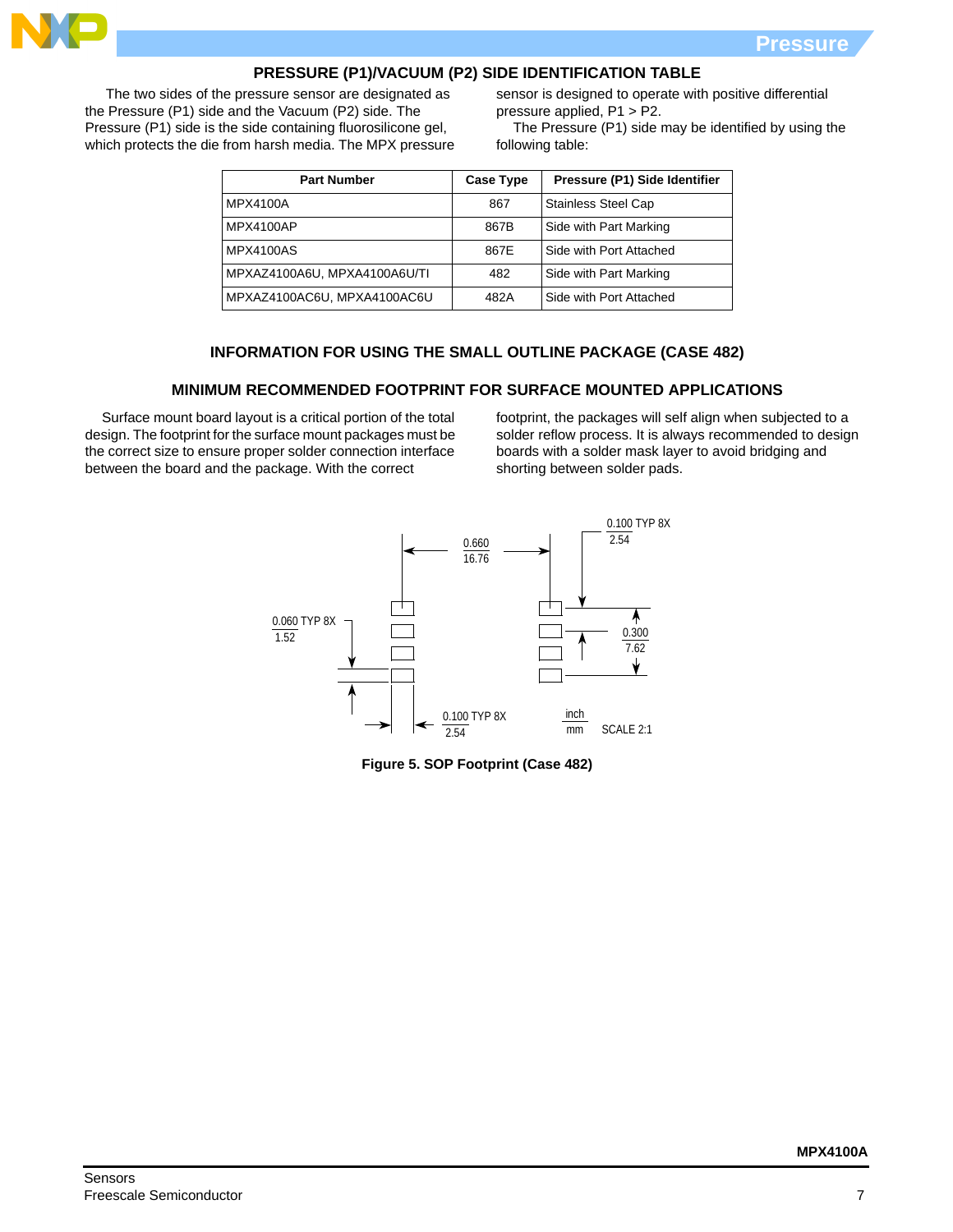







NOTES:<br>1. DIMENSIONING AND TOLERANCING PER ANSI<br>2. CONTROLLING DIMENSION: INCH.<br>3. DIMENSION A AND B DO NOT INCLUDE MOLD<br>PROTRUSION.<br>4. MAXIMUM MOLD PROTRUSION 0.15 (0.006).<br>5. ALL VERTICAL SURFACES 5`TYPICAL DRAFT.

|            |            | <b>INCHES</b> | <b>MILLIMETERS</b> |            |  |
|------------|------------|---------------|--------------------|------------|--|
| <b>DIM</b> | <b>MIN</b> | <b>MAX</b>    |                    | <b>MAX</b> |  |
| A          | 0.415      | 0.425         | 10.54              | 10.79      |  |
| в          | 0.415      | 0.425         | 10.54              | 10.79      |  |
| C          | 0.212      | 0.230         | 5.38               | 5.84       |  |
| D          | 0.038      | 0.042         | 0.96               | 1.07       |  |
| G          |            | 0.100 BSC     | 2.54 BSC           |            |  |
| н          | 0.002      | 0.010         | 0.05               | 0.25       |  |
| J          | 0.009      | 0.011         | 0.23               | 0.28       |  |
| κ          | 0.061      | 0.071         | 1.55               | 1.80       |  |
| M          | U.         | 71            | U,                 | 7'         |  |
| N          | 0.405      | 0.415         | 10.29              | 10.54      |  |
| S          | 0.709      | 0.725         | 18.01              | 18.41      |  |

**CASE 482-01 ISSUE O SMALL OUTLINE PACKAGE**



NOTES:<br>1. DIMENSIONING AND TOLERANCING PER ANSI<br>2. CONTROLLING DIMENSION: INCH.<br>3. DIMENSION A AND B DO NOT INCLUDE MOLD<br>PROTRUSION.<br>4. MAXIMUM MOLD PROTRUSION 0.15 (0.006).<br>5. ALL VERTICAL SURFACES 5`TYPICAL DRAFT.

|            |            | <b>INCHES</b> | <b>MILLIMETERS</b> |            |
|------------|------------|---------------|--------------------|------------|
| <b>DIM</b> | <b>MIN</b> | MAX           | <b>MIN</b>         | <b>MAX</b> |
| A          | 0.415      | 0.425         | 10.54              | 10.79      |
| в          | 0.415      | 0.425         | 10.54              | 10.79      |
| C          | 0.500      | 0.520         | 12.70              | 13.21      |
| D          | 0.038      | 0.042         | 0.96               | 1.07       |
| G          | 0.100 BSC  |               | 2.54 BSC           |            |
| н          | 0.002      | 0.010         | 0.05               | 0.25       |
| J          | 0.009      | 0.011         | 0.23               | 0.28       |
| κ          | 0.061      | 0.071         | 1.55               | 1.80       |
| M          | 0          | 7             | $0^{\circ}$        | 7.         |
| N          | 0.444      | 0.448         | 11.28              | 11.38      |
| S          | 0.709      | 0.725         | 18.01              | 18.41      |
| v          | 0.245      | 0.255         | 6.22               | 6.48       |
| W          | 0.115      | 0.125         | 2.92               | 3.17       |

**CASE 482A-01 ISSUE A SMALL OUTLINE PACKAGE**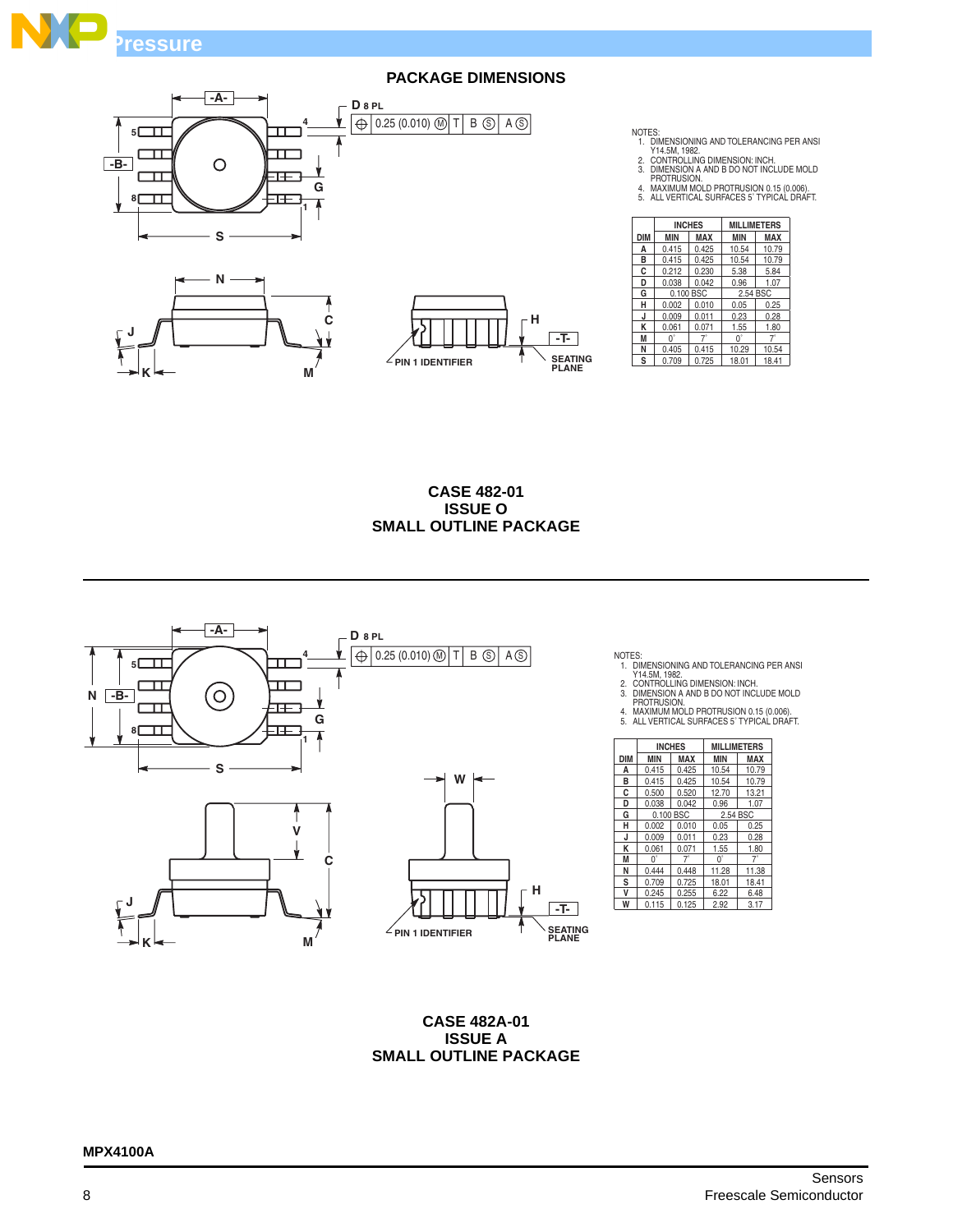



NOTES:

1.

2. 3. DIMENSIONING AND TOLERANCING PER<br>ANSI Y14.5M, 1982.<br>CONTROLLING DIMENSION: INCH.<br>DIMENSION -A- IS INCLUSIVE OF THE MOLD<br>STOP RING. MOLD STOP RING NOT TO EXCEED 16.00 (0.630).

|     |            | <b>INCHES</b> | <b>MILLIMETERS</b> |            |  |
|-----|------------|---------------|--------------------|------------|--|
| DIM | <b>MIN</b> | MAX           | <b>MIN</b>         | <b>MAX</b> |  |
| А   | 0.595      | 0.630         | 15.11              | 16.00      |  |
| в   | 0.514      | 0.534         | 13.06              | 13.56      |  |
| c   | 0.200      | 0.220         | 5.08               | 5.59       |  |
| D   | 0.027      | 0.033         | 0.68               | 0.84       |  |
| F   | 0.048      | 0.064         | 1.22               | 1.63       |  |
| G   | 0.100 BSC  |               | 2.54 BSC           |            |  |
| J   | 0.014      | 0.016         | 0.36               | 0.40       |  |
|     | 0.695      | 0.725         | 17.65              | 18.42      |  |
| M   | 30° NOM    |               | 30° NOM            |            |  |
| N   | 0.475      | 0.495         | 12.07              | 12.57      |  |
| R   | 0.430      | 0.450         | 10.92              | 11.43      |  |
| S   | 0.090      | 0.105         | 2.29               | 2.66       |  |

**CASE 867-08 ISSUE N BASIC ELEMENT**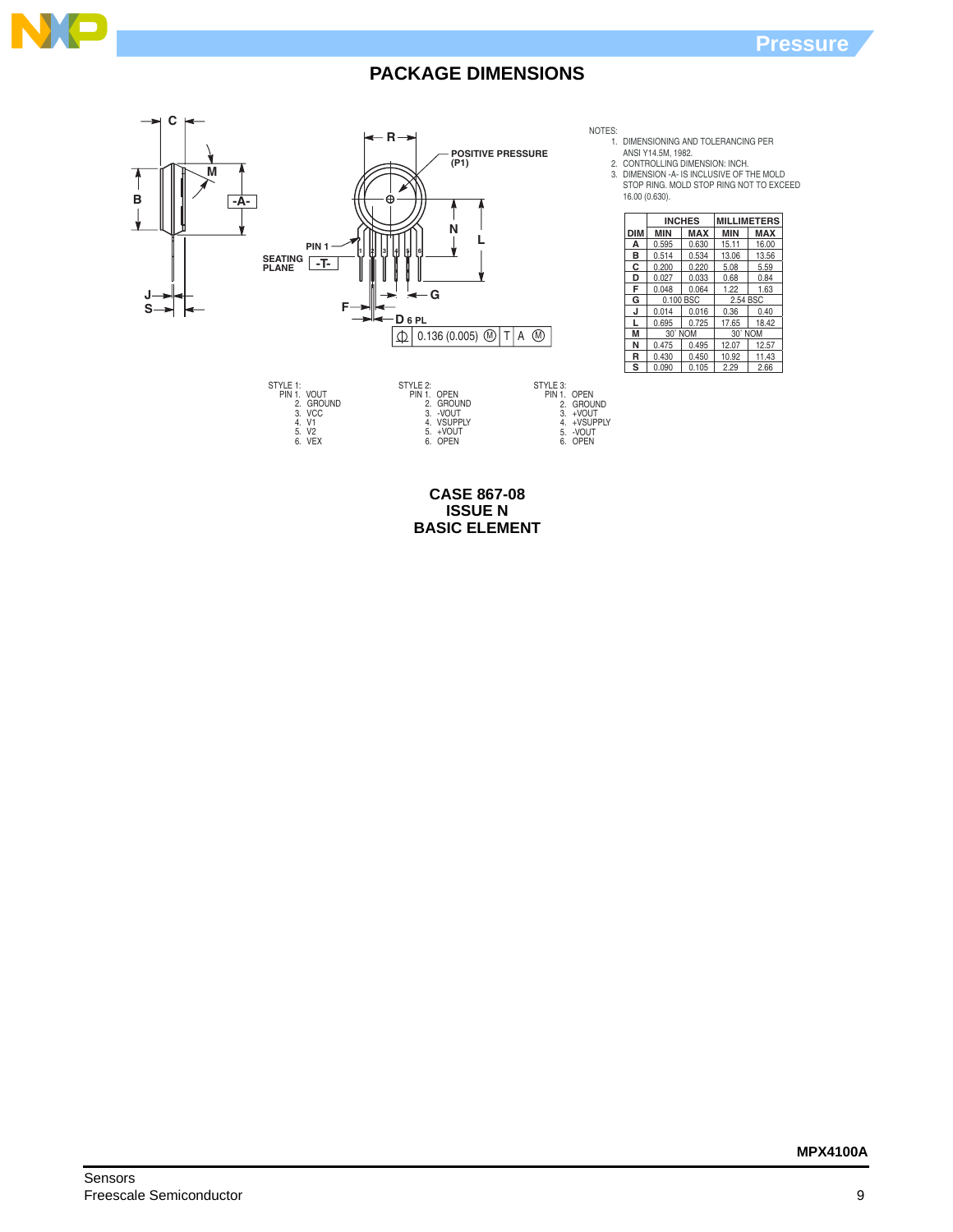



**CASE 867E-O3 ISSUE D STOVE PIPE PORT (AS)**

**MPX4100A**

**MILLIMETERS**

6.48 20.82 0.84 4.72 1.63

9.53

 $\frac{6.22}{19.81}$ 

0.255<br>0.820<br>0.033

2.54 BSC<br>0.36 0.41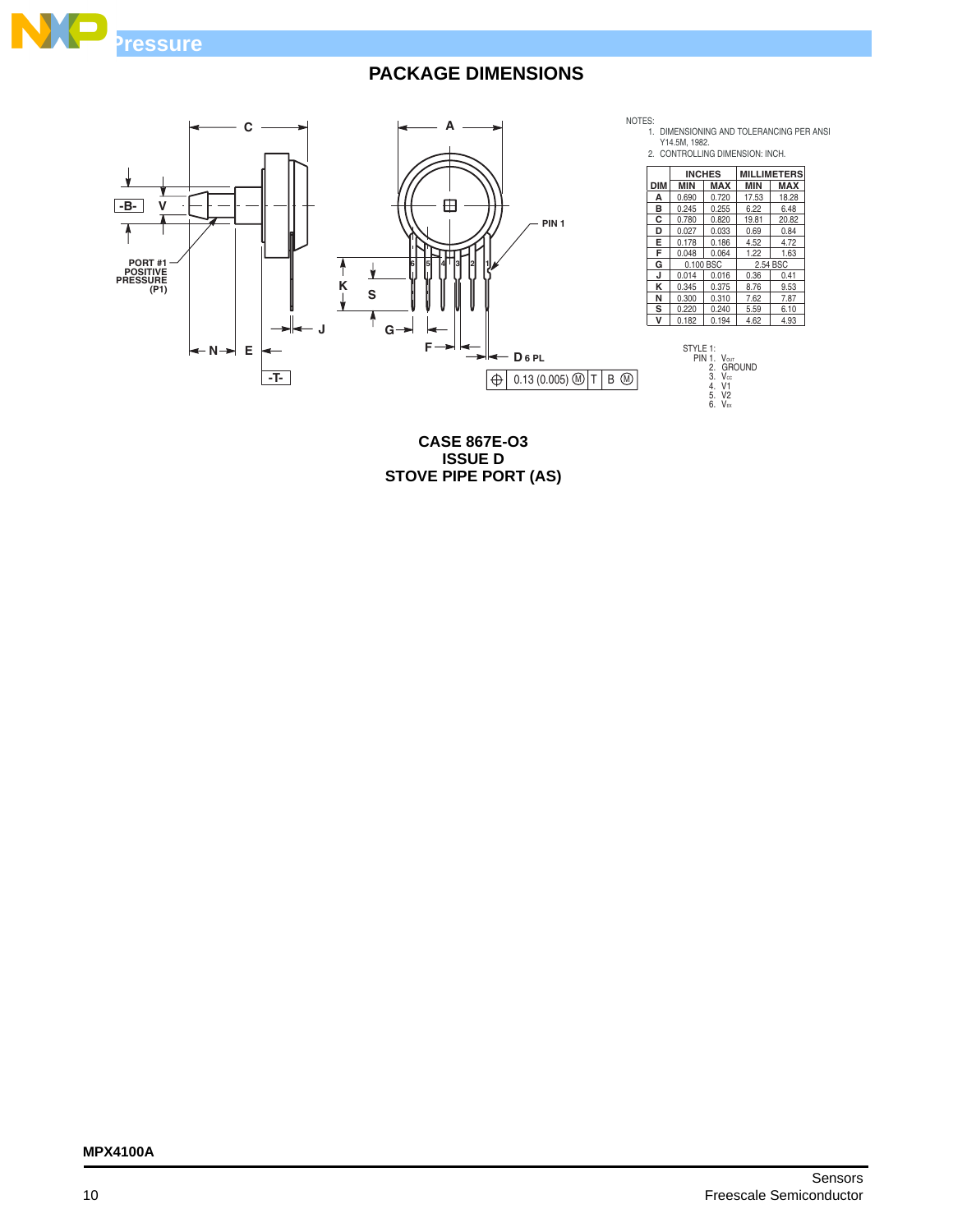



| C FREESCALE SEMICONDUCTOR, INC.<br>ALL RIGHTS RESERVED. |                      | MECHANICAL OUTLINE      | PRINT VERSINN NNT TH SCALE |  |
|---------------------------------------------------------|----------------------|-------------------------|----------------------------|--|
| TITI F:                                                 |                      | DOCUMENT NO 98ASB42796B | RFV:G                      |  |
| SENSOR, 6 LEAD UNIBODY CELL,                            | CASE NUMBER: 867B-04 |                         | 28 JUL 2005                |  |
| AP & GP 01ASB09087B                                     | STANDARD: NON-JEDEC  |                         |                            |  |

PAGE 1 OF 2

**CASE 867B-04 ISSUE G PORTED (AP)**

N

 $\blacksquare$ 

**MPX4100A**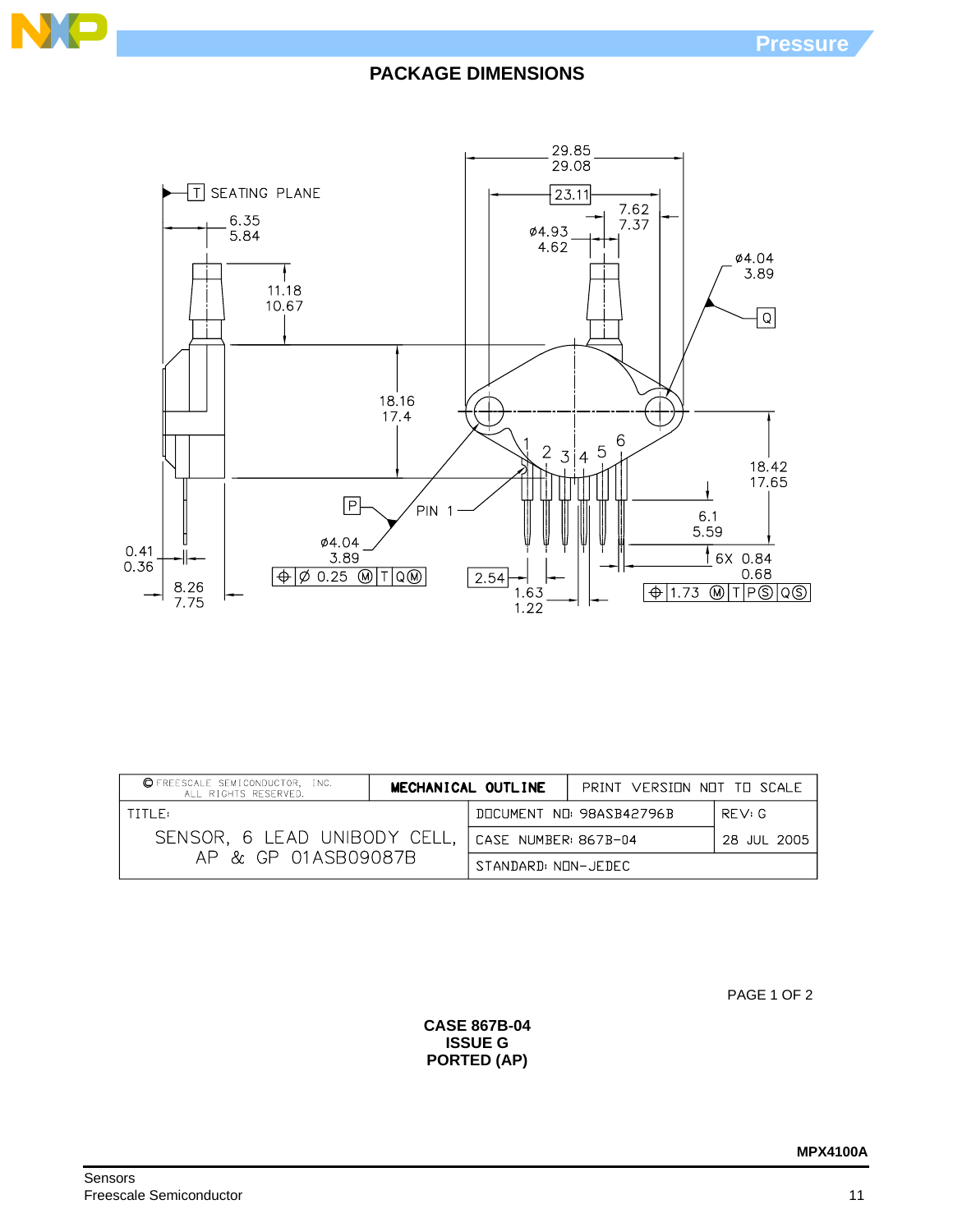

NOTES:

- 1. DIMENSIONS ARE IN MILLIMETERS.
- 2. DIMENSIONS AND TOLERANCES PER ASME Y14.5M-1994.
- 3. 867B-01 THRU -3 OBSOLETE, NEW STANDARD 867B-04.

STYLE 1:

|  | PIN 1: V OUT |
|--|--------------|
|  | 2: GROUND    |
|  | 3: VCC       |
|  | 4: V1        |
|  | 5:V2         |
|  | 6. VFX       |

| <b>OFREESCALE SEMICONDUCTOR, INC.</b><br>ALL RIGHTS RESERVED. | MECHANICAL OUTLINE                 |  | PRINT VERSION NOT TO SCALE |  |
|---------------------------------------------------------------|------------------------------------|--|----------------------------|--|
| TITIF:                                                        | DOCUMENT NO: 98ASB42796B<br>RFV: G |  |                            |  |
| SENSOR, 6 LEAD UNIBODY CELL,                                  | CASE NUMBER: 867B-04               |  | 28 JUL 2005                |  |
| AP & GP 01ASB09087B                                           | STANDARD: NON-JEDEC                |  |                            |  |

PAGE 2 OF 2

#### **CASE 867B-04 ISSUE G PORTED (AP)**